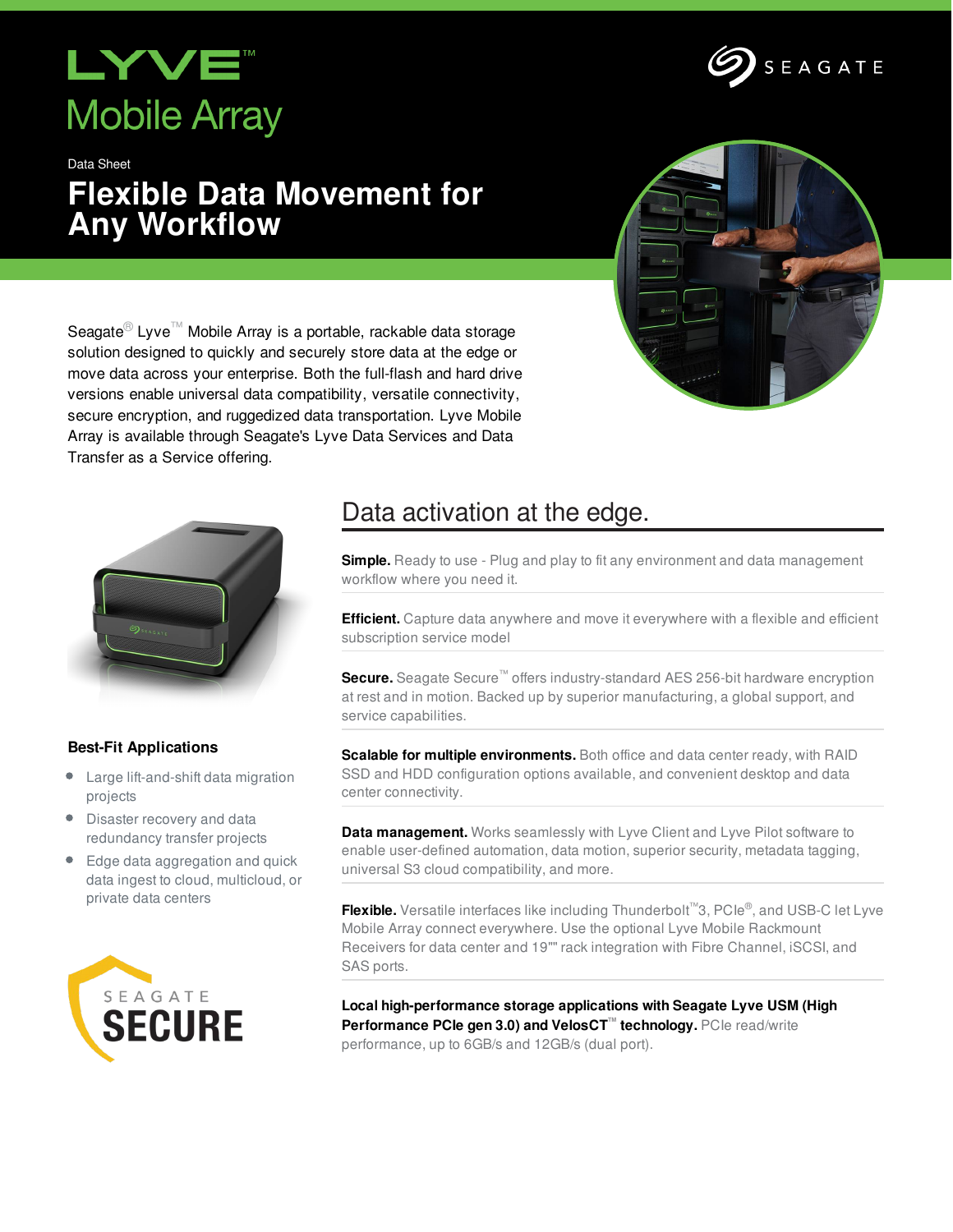# LYVE<sup>"</sup><br>Mobile Array



| Specifications                  |                                                                                                                                                                                                                                                                                                                                                                      |
|---------------------------------|----------------------------------------------------------------------------------------------------------------------------------------------------------------------------------------------------------------------------------------------------------------------------------------------------------------------------------------------------------------------|
| <b>Physical Characteristics</b> | Handle for carrying and racking   Fully enclosed, non-serviceable                                                                                                                                                                                                                                                                                                    |
| Capacity (6-bay array)          | HDD Exos <sup>®</sup> SAS: 60TB, 96TB   SSD Nytro <sup>®</sup> SAS: 46TB, 92TB                                                                                                                                                                                                                                                                                       |
| File System                     | exFAT (default) or user-defined                                                                                                                                                                                                                                                                                                                                      |
| Interface (DAS)                 | 2× USB-C for either Thunderbolt <sup>™</sup> 3 (40Gb/s) or USB 3.2 (10Gb/s) <sup>1</sup><br>1x Lyve USM (High Performance PCIe <sup>®</sup> gen 3.0) Mobile Array PCIe Adapter required.<br>SAS available with Rackmount Receiver option.                                                                                                                            |
| Network Interfaces (SAN)        | Lyve <sup>"</sup> Mobile Rackmount Receiver required for<br>$\text{SCSI}^{-1}$ (2×RJ45 1/10G copper 4× SFP+ 10/25G optical) or<br>Fibre Channel (2x SFP+ 16/32G optical).<br>SFP+ transceiver included with Rackmount Receiver                                                                                                                                       |
| Throughput                      | Lyve USM (High Performance PCIe <sup>®</sup> gen 3.0): 6GB/s  <br>Lyve USM (High Performance PCIe <sup>®</sup> gen 3.0) Dual-Port <sup>1</sup> : 12GB/s<br>Thunderbolt 3: 2.8GB/s. USB 3.2 $^1$ : 620MB/s                                                                                                                                                            |
| Supported RAID Modes            | RAID 0 and RAID 5 (Default)                                                                                                                                                                                                                                                                                                                                          |
| Noise Level                     | 34dBA to 53dBA - Temperature and activity dependent                                                                                                                                                                                                                                                                                                                  |
| Nonoperating Drop Height        | 300mm/11.81in (HDD)   500mm/19.68in (SSD)                                                                                                                                                                                                                                                                                                                            |
| <b>Opertating Drop Height</b>   | 60mm/2.36in (HDD)   100mm/3.94in (SSD)                                                                                                                                                                                                                                                                                                                               |
| Power Specifications (voltage)  | LYVE MOBILE ARRAY: Power Input 100-240VAC, 50-60Hz<br>Power Input 12VDC, 15A<br>LYVE RACKMOUNT RECEIVER: Integrated redundant power supplies; Power Input 100-240VAC, 50-60Hz<br>*Provided for reference only. Lyve Mobile Array and Lyve Mobile PCIe adapter have been certified by<br>Safety and EMC laboratories for use with their provided power adapters only. |
| Power Consumption (typical)     | 130W (typical), 240W max (during startup HDD version); 180W max (SSD version)                                                                                                                                                                                                                                                                                        |
| <b>Environmental Compliance</b> | REACH, RoHS-2                                                                                                                                                                                                                                                                                                                                                        |
| Safety and Regulatory           | FCC, CE, RCM, VCCI, BSMI, NOM and KCC                                                                                                                                                                                                                                                                                                                                |
| Temperature (HDD model)         | +5°C to +40°C   +41°F to +104°F (operating)<br>$-40\degree$ C to +65 $\degree$ C   $-40\degree$ F to +149 $\degree$ F (nonoperating)                                                                                                                                                                                                                                 |
| Temperature (SSD model)         | +5°C to +50°C   +41°F to +122°F (operating)<br>$-40\degree$ C to +65 $\degree$ C   $-40\degree$ F to +149 $\degree$ F (nonoperating)                                                                                                                                                                                                                                 |
| <b>Relative Humidity</b>        | 10% to 60% (noncondensing, operating)<br>5% to 85% (noncondensing, nonoperating)                                                                                                                                                                                                                                                                                     |
| Vibration (max. operational)    | SSD: 0.5G, Random, 5-500Hz (operating)<br>HDD: 0.25G, Random, 5-500Hz (operating)                                                                                                                                                                                                                                                                                    |
| Vibration (max. nonoperating)   | 1.14G (HDD and SSD nonoperating)                                                                                                                                                                                                                                                                                                                                     |
| Security                        | Seagate Secure <sup>16</sup> AES-256 bit encryption, crypto erase and TCG enterprise encryption                                                                                                                                                                                                                                                                      |
| Software                        | Lyve <sup>16</sup> Client software for setup, management, and security with physical product locking                                                                                                                                                                                                                                                                 |
| Smart State Enabled             | Pre-defined RGB LED states for various functions                                                                                                                                                                                                                                                                                                                     |
| <b>Included Cables</b>          | Thunderbolt 3, external power supply                                                                                                                                                                                                                                                                                                                                 |
| In-Transit Protection           | Lyve Mobile Array Shipper                                                                                                                                                                                                                                                                                                                                            |
| Lyve Mobile Array Shipper Tests | MIL-STD-810F §512.4, 514.5, 516.5; DEF STAN 81-41 Part 3/4<br>IP6X Category 2 and IPX7                                                                                                                                                                                                                                                                               |

1 Coming soon

| Specifications       |                           |                       |
|----------------------|---------------------------|-----------------------|
|                      | <b>Product Dimensions</b> | <b>Box Dimensions</b> |
| Height (in/mm)       | 5.7in   145mm             | 12.283in   312mm      |
| Width (in/mm)        | 8.27in   210mm            | 19.882in   505mm      |
| Depth (in/mm)        | 16.45in   418mm           | 25in   635mm          |
| Weight (lb/kg) - SSD | 20.9lb   9,5kg            | 23.88kg   50.7lbs     |
| Weight (lb/kg) - HDD | 27.5lb   12,5kg           | 26.89kg   57.3lbs     |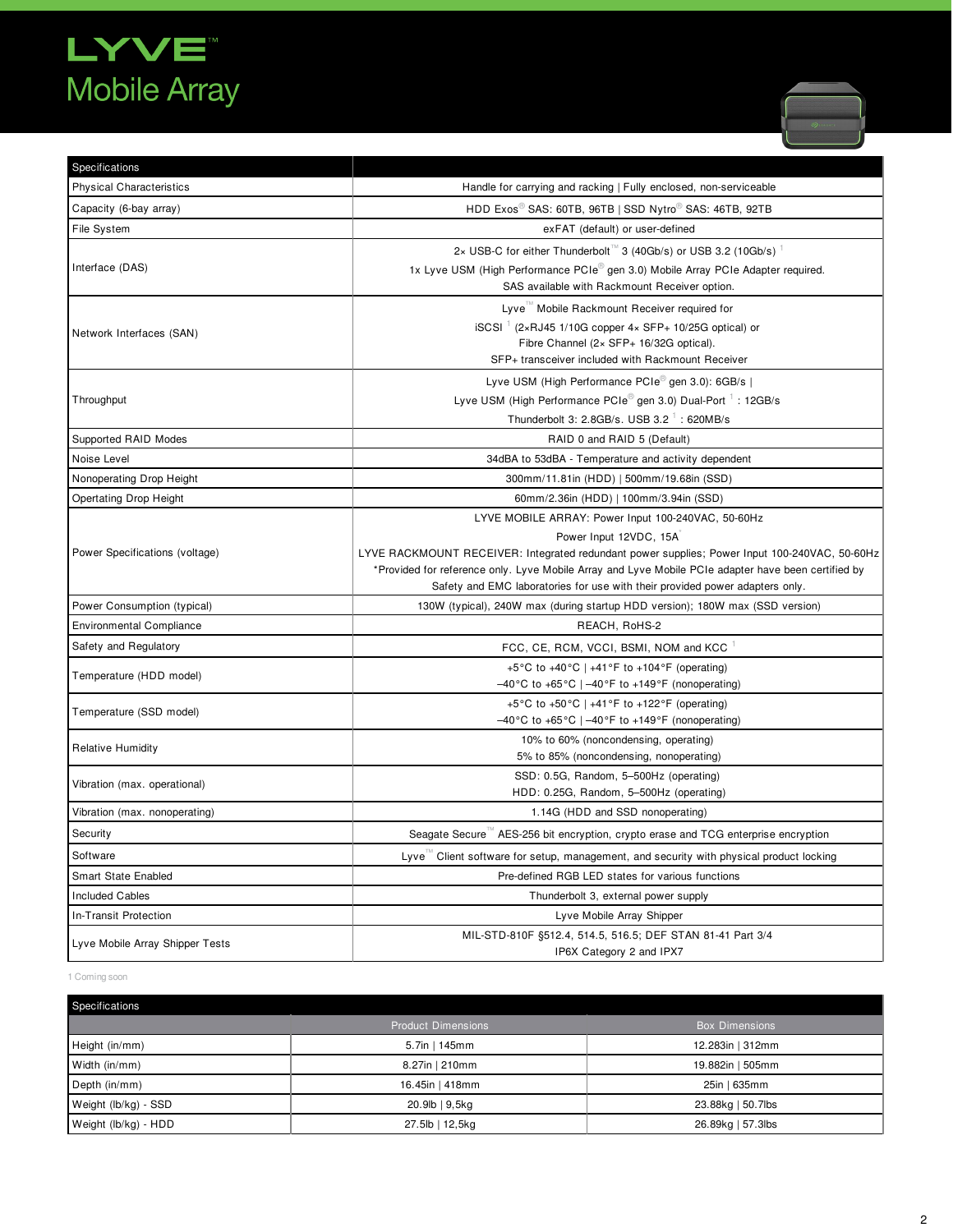## LYVE" **Mobile Array**



| Region                                                                                                                                       | Model Number |                                                                                                                        | Capacity                                                                                                                                                                                                              | <b>Notes</b>                                         |
|----------------------------------------------------------------------------------------------------------------------------------------------|--------------|------------------------------------------------------------------------------------------------------------------------|-----------------------------------------------------------------------------------------------------------------------------------------------------------------------------------------------------------------------|------------------------------------------------------|
| <b>WW</b>                                                                                                                                    | STJX46000400 |                                                                                                                        | 46TB                                                                                                                                                                                                                  | 6 x 7.6TB Nytro SSD<br>RAID 5 Capacity 38.4TB        |
| <b>WW</b>                                                                                                                                    | STJX60000400 |                                                                                                                        | 60TB                                                                                                                                                                                                                  | $6 \times 10$ TB Exos HDD<br>RAID 5 Capacity 50TB    |
| <b>WW</b>                                                                                                                                    | STJX90000400 |                                                                                                                        | 92TB                                                                                                                                                                                                                  | $6 \times 15.3$ TB Nytro SSD<br>RAID 5 Capacity 75TB |
| <b>WW</b>                                                                                                                                    | STJX96000400 |                                                                                                                        | 96TB                                                                                                                                                                                                                  | $6 \times 16$ TB Exos HDD<br>RAID 5 Capacity 80TB    |
| Lyve Mobile Array Accessories                                                                                                                |              |                                                                                                                        |                                                                                                                                                                                                                       |                                                      |
| Lyve Mobile Rackmount Receiver                                                                                                               |              | Optional Lyve Rackmount Receiver required for use in standard 19-in rack.<br>Functional with 1 or 2 Lyve Mobile Arrays |                                                                                                                                                                                                                       |                                                      |
| <b>Rackmount Receiver Power</b>                                                                                                              |              | Integrated redundant power supplies; Power input 100-240vAC, 50-60Hz, max. 380W                                        |                                                                                                                                                                                                                       |                                                      |
| <b>Rackmount Receiver Ports</b>                                                                                                              |              | Version-dependent, field-replaceable interface cards.                                                                  |                                                                                                                                                                                                                       |                                                      |
| <b>Rackmount Receiver Dimension</b>                                                                                                          |              | 4U (Height 7in/177.8mm   Width 19in/482.6mm   Depth 24.5in/624.84mm)                                                   |                                                                                                                                                                                                                       |                                                      |
| Lyve Mobile Mount (v1)                                                                                                                       |              |                                                                                                                        | Fixture frame for edge or vehicle applications<br>Product Dimensions: Height 7.76in/197mm   Width 9.6in/244mm   Depth 21.54in/547mm  <br>Weight: 11.7kg                                                               |                                                      |
| Lyve Mobile Mount Front Loader (v2)                                                                                                          |              |                                                                                                                        | Lighter version of the Lyve Mobile Mount, with front horizontal loading of Lyve Mobile Array and<br>front cable access.<br>Product Dimensions (Door closed): Height 175mm   Width 220mm   Depth 549mm   Weight: 5.6kg |                                                      |
| Provides NVMe like storage over 2 SFF-8644 ports.<br>Lyve Mobile PCIe Adapter<br>Recommended use and seamlessly integrates with Mobile Mount |              |                                                                                                                        |                                                                                                                                                                                                                       |                                                      |

| <b>Product Images</b>                                 |                   |                          |                           |
|-------------------------------------------------------|-------------------|--------------------------|---------------------------|
| Lyve Rackmount Receiver                               | Lyve Mobile Mount | Lyve Mobile PCIe Adapter | Lyve Mobile Array Shipper |
| 66666666666<br>8888888888<br><b><i>CONTRACTOR</i></b> |                   | ത                        |                           |

### System Requirements

- Windows ® 10 or higher
- Mac<sup>®</sup> 10.15 or higher
- Ubuntu 20.04 and RedHat 8
- Lyve Client Software for Windows/OSx/Linux
- What's Included
- Seagate ® Lyve™ Mobile Array
- Lyve Mobile Array Shipper
- Quick start guide
- Thunderbolt™ 3 active cable (1.5m)
- 20V power adapter for UK, EU/KR, USA/JP, AUS/NZ
- USB3.1 gen2 cables (1m type C/C and 1m type C/A)<sup>1</sup>

| Lyve Mobile Array and Rackmount Receiver Options                               | Data Cable Included                          | Model Number |
|--------------------------------------------------------------------------------|----------------------------------------------|--------------|
| Lyve Mobile Mount (v1)                                                         |                                              | 3EYAP1-RA1   |
|                                                                                |                                              | STKU400      |
| Lyve Mobile Mount Front Loader (v2)                                            |                                              | 3EYAP1-RA2   |
|                                                                                |                                              | STKU400      |
| Lyve Mobile PCIe Adapter                                                       |                                              | STKY400      |
| Lyve Mobile Rackmount Receiver 2 Port SAS 12G (per Mobile Array)               | HDSAS; length: 4m; 4pcs.                     | STKA400      |
| Lyve Mobile Rackmount Receiver 2 Port Fibre Channel 16Gb (per Mobile Array)    | UPC-FC/UPC Patch cord OM3; length: 2m; 4pcs. | STKA401      |
| Lyve Mobile Rackmount Receiver 2 Port Fibre Channel 32Gb (per Mobile Array)    | UPC-FC/UPC Patch cord OM3; length: 2m; 4pcs. | STKA402      |
| Lyve Mobile Rackmount Receiver 2 Port RJ45 iSCSI 10GBASE-T (per Mobile Array)  | CAT6A 26AWG 10G; length: 1.5m; 4pcs.         | STKA403      |
| Lyve Mobile Rackmount Receiver 4 Port iSCSI 25GB - 10G SFP+ (per Mobile Array) | UPC-FC/UPC Patch cord OM3; length: 2m; 8pcs. | STKA404      |
| Lyve Mobile Rackmount Receiver 4 Port iSCSI 25GB - 25G SFP+ (per Mobile Array) | UPC-FC/UPC Patch cord OM3; length: 2m; 8pcs. | STKA405      |